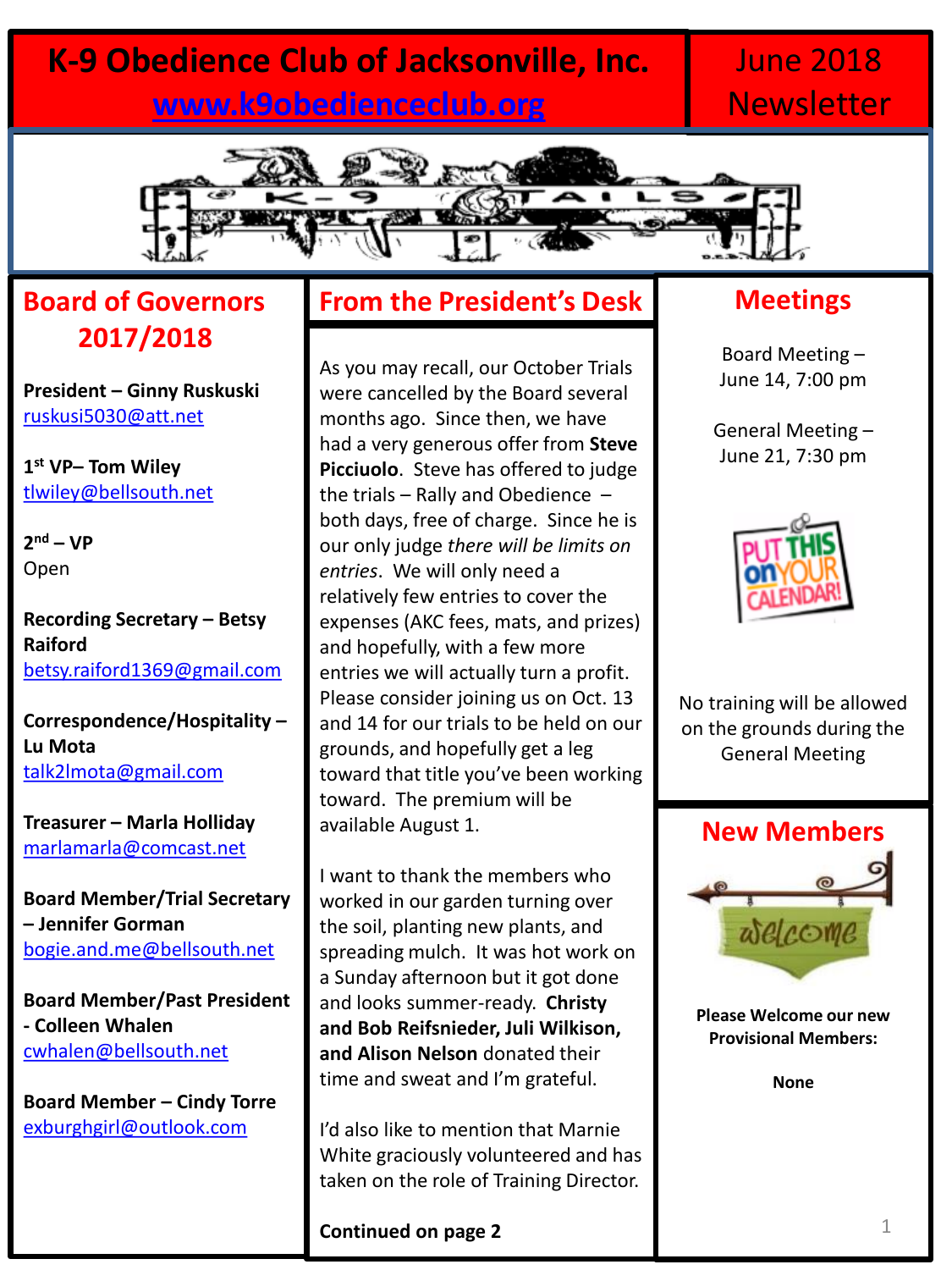# **President's Desk (Continued)**

We've had some personal concerns in April; **Tom Wiley** had another surgery and his wife, **Amy**, had an appendectomy. **Christine Crews'** mother passed away unexpectedly the day of Christine's graduation from a specialist nursing program and K-9 lost our beloved **Violet Krebs**. (Many of our members never knew Violet, but trust me, you would have loved her.)

It's time to get our act together for DOCOF, the annual competition for clubs held in Orlando on Labor Day weekend. I know most of you who will represent K-9, but confirm with me anyway. We need to practice.

The Nose Work members are gearing up for another trial. **Marnie White** tells me, "NACSW has approved us to host 2 days of NW3 on December 8 and 9 at the North Fork Girl Scout Camp in Middleburg, Fl. The K9 website will have the volunteer sign up link active when we get closer to the trial."

We will be voting approval of the new slate of officers for the Board of Governors this month. Come join us at the meeting. The committees will also be awarding the Good Sportsmanship Award and The Outstanding Achievement Award. **Patti Rendo will be recognizing our members who earned titles in 2017 with a gift that honors their achievement. Please come and be recognized and/or applaud for our members whose title(s) will be listed. They bring honor to all of us.** 

**- Ginny**

### **HUGE GARAGE SALE June 8 & 9 9013 Ft Caroline Rd**

When I finally was able to move into my new home, I found that everything that came from Missouri wouldn't fit into the new house! These are things I would keep if I had a place for them, but they have to go  $\odot$   $\odot$   $\odot$   $\odot$   $\odot$  so I'm planning a super sale!

- Dog Items
- Furniture
- Rugs
- Office Items
- Kitchen Stuff
- Blankets, hand made afghans, sheets ……
- Decorative Items
- Antiques (real ones, including Art Nouveau and Art Deco)

*.* 

• Pictures and Frames

We should have everything priced by Thursday evening, so if you want first dibs give me a call at 417 773-7644 and stop by that evening.

Hope to see you at the sale! Dianne Strickland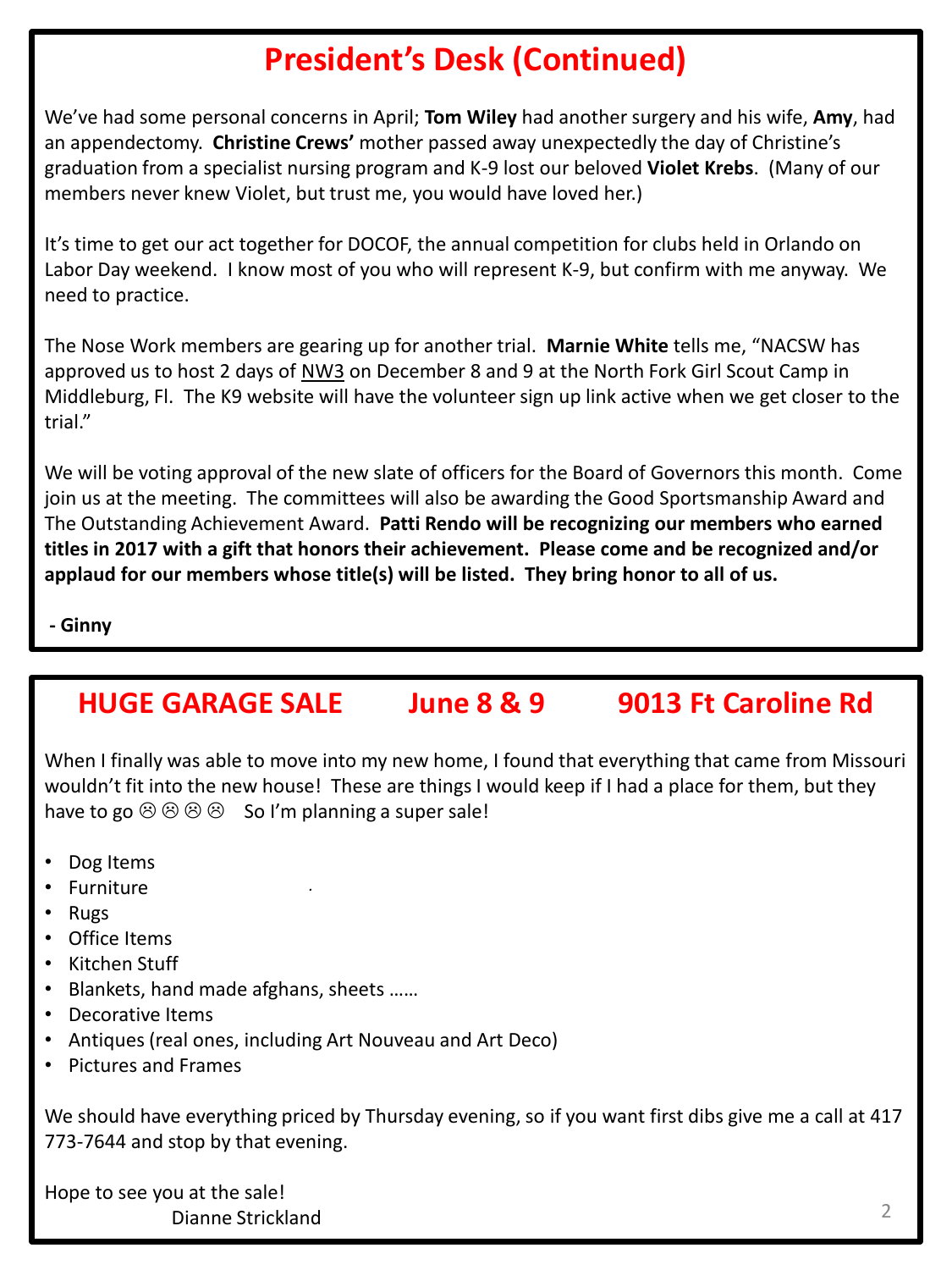# **Proposed Slate of Officers - 2018/2019 (revised)**

**President – Ginny Ruskuski 1 st VP– Dianne Strickland 2 nd VP - Alison Nelson Recording Secretary – Betsy Raiford Corresponding Secretary– Cindy Torre Treasurer – Marla Holliday Board Member – Tom Wiley Board Member – Marnie White Board Member – Victoria Ford Board Member – Christy Reifsneider**

# **Attention Rally Students**

Tom Wiley is awaiting two surgeries on his right foot and is currently unable to put weight on the foot for extended periods, so rally classes will be postponed until at least September. A notice will be placed in Tails with a new class schedule. Thanks for your understanding.

# **Upcoming Events**

#### **June**

 $06/03 - CCl - 2:30$  pm 06/14– Board Meeting – 7:00 pm  $6/15 -$  Show N Go  $-6:00$  pm 06/21 – General Meeting – 7:30 pm  $06/24 - CCl - 2:30$  pm

# **July**

07/12– Board Meeting – 7:00 pm  $07/14 - CCl - 2:30$  pm 07/19 – General Meeting – 7:30 pm  $07/28 - CCl - 2:30$  pm

### **August**

 $08/05 - CCl - 2:30$  pm 08/09– Board Meeting – 7:00 pm 08/16 – General Meeting – 7:30 pm  $08/19 - CCl - 2:30$  pm

## **New Agility Class**

Jenny Fingland will be holding a Foundation Agility class beginning Tuesday June 12 from 7:45 to 8:45 pm. Cost is : Members \$66 Non-Members \$110. For more informaiton, contact Jenny at [jennyfingland@gmail.com](mailto:jennyfingland@gmail.com)

# **Housekeeper Needed**

3 After several years of making sure the clubhouse and restrooms were kept clean, Tess has resigned as housekeeper. If anyone has recommendations for someone who can clean the clubhouse and restrooms once a month, please let us know.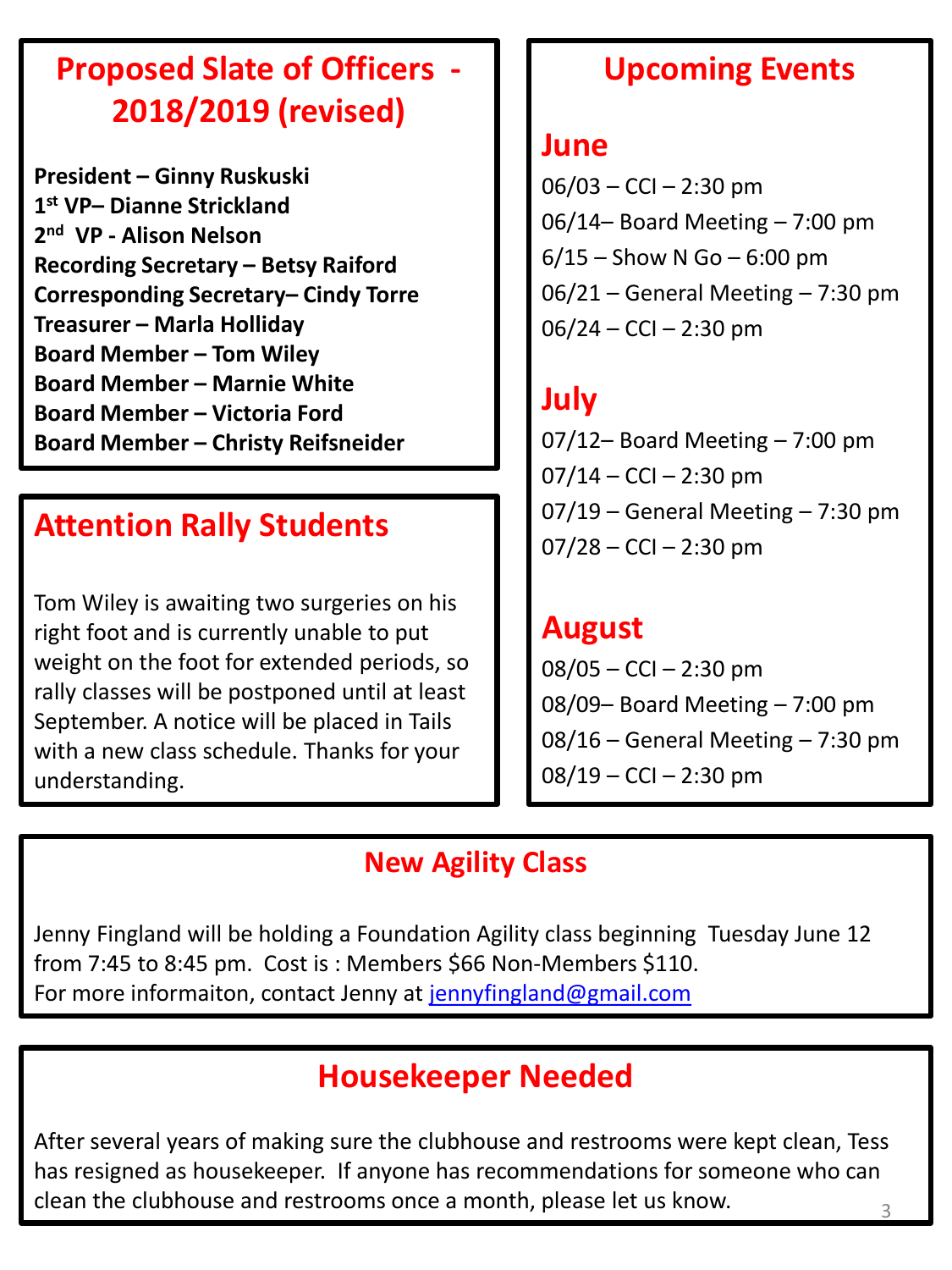### *Congratulations!*



**Amy Wiley and Smoke**  earned their C-ATCH 2 in CPE Agility on May 11 at Paw's & Que's in Morriston, FL



**Laura Vela and Santo** Santo received his AKC Star Puppy



#### **Diane Cohen and Isaac**

On June 2nd & 3rd in Tallahassee Isaac finished his CDX. All 3 legs were 1 st placements

Isaac received his Achiever Dog certification from AKC for dogs who have titled in 3 or more AKC venues.



**Alison Nelson and Coco** Coco received her Canine Good Citizen (CGC)

#### **Ann Hamlin and Theo**

Theo received his Senior barn hunt Title and has 1 leg in Masters